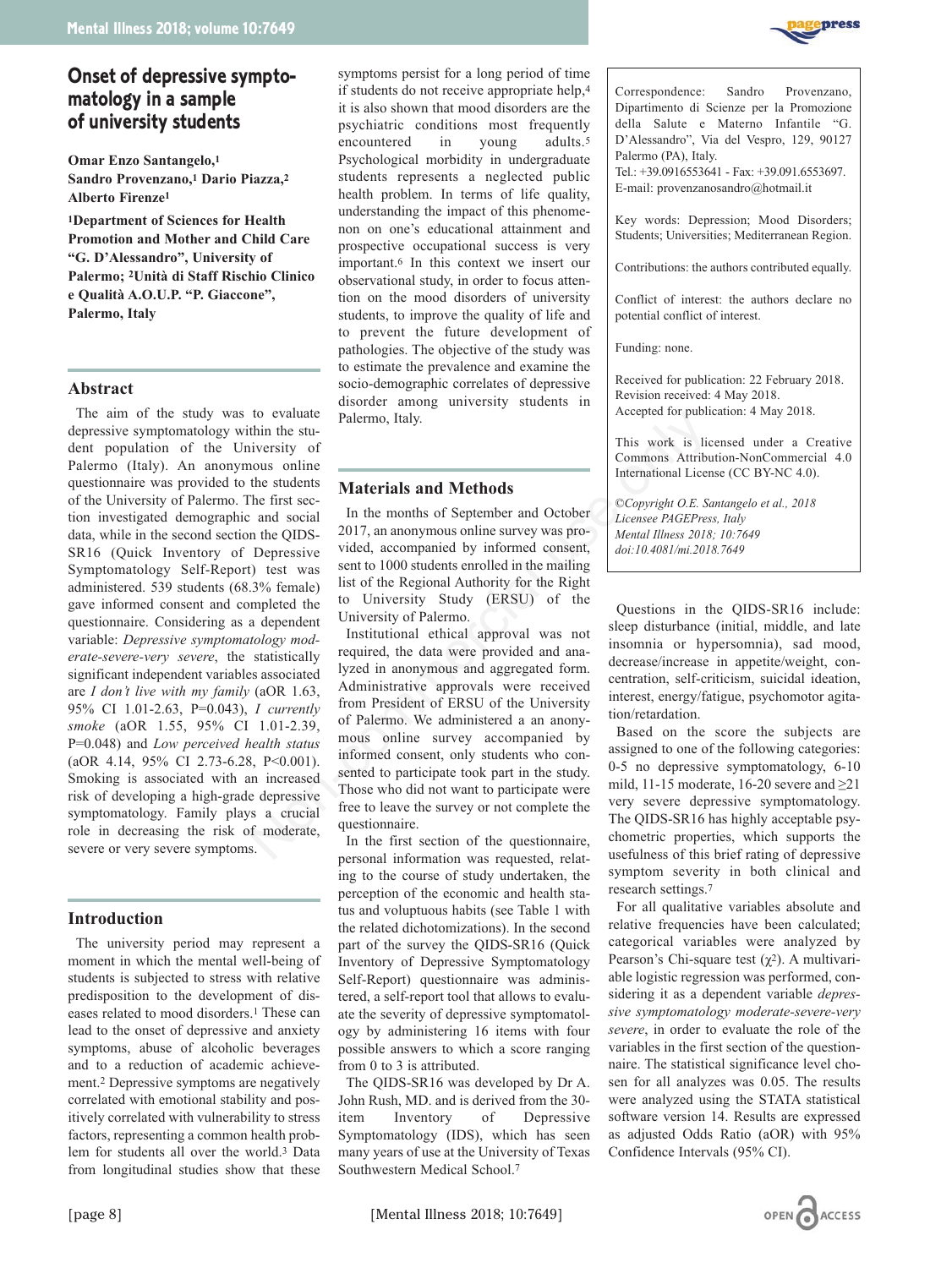

#### **Results**

539 students agreed to the informed consent and completed the questionnaire. The average age of the sample is 22.65 years  $(SD\pm2.95)$ , 68.27% of the interviewees are women, 98.89% were born in Italy, 75.51% are single, 56.03% report to attend a scientific degree course, 61.78 were off-site students, 29.13% live with their families, 89.42% report that they currently have a job, 91.65% report a low perceived economic status, 28.57% currently smoke, 59.93% do not perform regularly exercise, 41.93% report a low perceived health status, 31.73% of the interviewees have moderate, severe or very severe depressive symptoms (Table 1). Regarding bivariate analysis (Table 2), only statistically significant results are reported in this section. 30.70% of unemployed students have moderate, severe or very severe depressive symptoms compared to 40.34% of those currently in employment. To the question: *Do you currently smoke*? 43.51% of smokers report moderate-severe-very severe depressive symptoms, compared to 27.01% of non-smokers. 49.56% of those interviewed who perceive a low state of health have moderate-severe-very severe depressive symptoms compared to 18.86% of

#### **Table 1. Description of the sample.**

|                                                                                                                                                                                                                                                                                                                                                 | <b>Variables</b>                                     |                               |                                        | <b>Dichomization</b>                              |                            | N(%)                                                             |                |
|-------------------------------------------------------------------------------------------------------------------------------------------------------------------------------------------------------------------------------------------------------------------------------------------------------------------------------------------------|------------------------------------------------------|-------------------------------|----------------------------------------|---------------------------------------------------|----------------------------|------------------------------------------------------------------|----------------|
| e informed con-<br>estionnaire. The<br>e is 22.65 years                                                                                                                                                                                                                                                                                         | Age class                                            |                               | $>22$ years old<br>$\leq$ 22 years old |                                                   | 221 (41.00)<br>318 (59.00) |                                                                  |                |
| interviewees are<br>in Italy, 75.51%<br>o attend a scien-<br>vere off-site stu-<br>their families,<br>currently have a<br>perceived eco-<br>urrently smoke,<br>gularly exercise,<br>eived health sta-<br>wees have mod-<br>vere depressive<br>arding bivariate<br>tistically signifi-<br>in this section.<br>dents have mod-<br>vere depressive | Gender                                               |                               | Female<br>Male                         |                                                   | 368 (68.27)<br>171 (31.73) |                                                                  |                |
|                                                                                                                                                                                                                                                                                                                                                 | Country of birth                                     |                               |                                        | Italy<br>Other                                    |                            | 533 (98.89)<br>6(1.11)                                           |                |
|                                                                                                                                                                                                                                                                                                                                                 | Are you engadged or single?                          |                               |                                        | Engadged<br>Single                                |                            | 132 (24.49)<br>407 (75.51)                                       |                |
|                                                                                                                                                                                                                                                                                                                                                 |                                                      | What is your field of study?  | Scientific<br>Humanistic               |                                                   | 302(56.03)                 | 237 (43.97)                                                      |                |
|                                                                                                                                                                                                                                                                                                                                                 | Are you a student off-site or in-site?               |                               |                                        | In-site<br>Off-site                               |                            | 206 (38.22)<br>333 (61.78)                                       |                |
|                                                                                                                                                                                                                                                                                                                                                 |                                                      | Do you live with your family? | Yes<br>No                              |                                                   | 382 (70.87)<br>157 (29.13) |                                                                  |                |
|                                                                                                                                                                                                                                                                                                                                                 | Do you have a job right now?                         |                               |                                        | Yes<br>No                                         |                            | 57 (10.58)<br>482 (89.42)                                        |                |
|                                                                                                                                                                                                                                                                                                                                                 | Perceived economic status                            |                               |                                        | Medium-high<br>Low                                |                            | 45(8.35)<br>494 (91.65)                                          |                |
|                                                                                                                                                                                                                                                                                                                                                 | Do you currently smoke?                              |                               |                                        | N <sub>o</sub><br>Yes                             |                            | 385 (71.43)<br>154 (28.57)                                       |                |
| $0.34\%$ of those<br>To the question:                                                                                                                                                                                                                                                                                                           | Do you perform regular physical activity?            |                               |                                        | Yes<br>N <sub>o</sub>                             |                            | 216(40.07)<br>323 (59.93)                                        |                |
| $3.51\%$ of smok-<br>ere-very severe                                                                                                                                                                                                                                                                                                            | Perceived health status<br>Depressive symptomatology |                               |                                        | Medium-high<br>Low                                |                            | 313 (58.07)<br>226 (41.93)                                       |                |
| pared to $27.01\%$<br>of those inter-<br>v state of health<br>severe depres-<br>to $18.86\%$ of                                                                                                                                                                                                                                                 |                                                      |                               |                                        | None<br>Mild<br>Moderate<br>Severe<br>Very severe |                            | 161 (29.87)<br>207 (38.40)<br>119 (22.08)<br>45(8.35)<br>7(1.30) |                |
| ions between the depressive symptomatology and the variables of the first section of questionnaire. Used                                                                                                                                                                                                                                        |                                                      |                               |                                        |                                                   |                            |                                                                  |                |
|                                                                                                                                                                                                                                                                                                                                                 |                                                      | Depressive symptomatology (%) |                                        |                                                   |                            |                                                                  |                |
|                                                                                                                                                                                                                                                                                                                                                 |                                                      | <b>None</b>                   | <b>Mild</b>                            | <b>Moderate</b>                                   | <b>Severe</b>              | <b>Very Severe</b>                                               | <i>p-value</i> |
| >22 years old<br>$\leq$ 22 years old                                                                                                                                                                                                                                                                                                            |                                                      | 70 (31.67)<br>91 (28.62)      | 85 (38.46)<br>122 (38.36)              | 47 (21.27)<br>72 (22.64)                          | 18(8.14)<br>27 (8.49)      | 1(0.45)<br>6(1.89)                                               | 0.626          |
| Male<br>Female                                                                                                                                                                                                                                                                                                                                  |                                                      | 57 (33.33)<br>104 (28.26)     | 58 (33.92)<br>149 (40.49)              | 39 (22.81)<br>80 (21.74)                          | 14(8.19)<br>31(8.42)       | 3(1.75)<br>4(1.09)                                               | 0.594          |
| Italy<br>Other                                                                                                                                                                                                                                                                                                                                  |                                                      | 159 (29.83)<br>2(33.33)       | 205 (38.46)<br>2(33.33)                | 117 (21.95)<br>2(33.33)                           | 45 (8.44)<br>0(0.00)       | 7(1.31)<br>0(0.00)                                               | 0.910          |

#### **Table 2. Bivariate associations between the depressive symptomatology and the variables of the first section of questionnaire. Used Pearson's Chi-square test.**

| <b>Variables</b>                          |                                        | Depressive symptomatology (%) |                           |                          |                       |                    |                |
|-------------------------------------------|----------------------------------------|-------------------------------|---------------------------|--------------------------|-----------------------|--------------------|----------------|
|                                           |                                        | <b>None</b>                   | <b>Mild</b>               | <b>Moderate</b>          | Severe                | <b>Very Severe</b> | <i>p-value</i> |
| Age class                                 | $>22$ years old<br>$\leq$ 22 years old | 70(31.67)<br>91 (28.62)       | 85 (38.46)<br>122(38.36)  | 47(21.27)<br>72 (22.64)  | 18(8.14)<br>27(8.49)  | 1(0.45)<br>6(1.89) | 0.626          |
| Gender                                    | Male<br>Female                         | 57 (33.33)<br>104(28.26)      | 58 (33.92)<br>149 (40.49) | 39(22.81)<br>80 (21.74)  | 14(8.19)<br>31(8.42)  | 3(1.75)<br>4(1.09) | 0.594          |
| Country of birth                          | Italy<br>Other                         | 159(29.83)<br>2(33.33)        | 205 (38.46)<br>2(33.33)   | 117(21.95)<br>2(33.33)   | 45 (8.44)<br>0(0.00)  | 7(1.31)<br>0(0.00) | 0.910          |
| Are you engadged or single?               | Engadged<br>Single                     | 46 (34.85)<br>115 (28.26)     | 52 (39.39)<br>155 (38.08) | 23 (17.42)<br>96 (23.59) | 11(8.33)<br>34(8.35)  | 0(0.00)<br>7(1.72) | 0.241          |
| What is your field of study?              | Scientific<br>Humanistic               | 87 (28.81)<br>74 (31.22)      | 115(38.08)<br>92 (38.82)  | 72 (23.84)<br>47(19.83)  | 26(8.61)<br>19(8.02)  | 2(0.66)<br>5(2.11) | 0.487          |
| Are you a student off-site or in-site?    | In-site<br>Off-site                    | 69 (33.50)<br>92(27.63)       | 79(38.35)<br>128 (38.44)  | 45(21.84)<br>74 (22.22)  | 12(5.83)<br>33(9.91)  | 1(0.49)<br>6(1.80) | 0.221          |
| Do you live with your family?             | Yes<br>N <sub>0</sub>                  | 122(31.94)<br>39 (24.84)      | 152(39.79)<br>55(35.03)   | 75(19.63)<br>44 (28.03)  | 30(7.85)<br>15(9.55)  | 3(0.79)<br>4(2.55) | 0.058          |
| Do you have a job right now?              | Yes<br>N <sub>o</sub>                  | 8(14.04)<br>153(31.74)        | 26(45.61)<br>181 (37.55)  | 12(21.05)<br>107(22.20)  | 10(17.54)<br>35(7.26) | 1(1.75)<br>6(1.24) | 0.012          |
| Perceived economic status                 | Medium-high<br>Low                     | 14(31.1)<br>147 (29.76)       | 21 (46.67)<br>186 (37.65) | 9(20.00)<br>110(22.27)   | 1(2.22)<br>44 (8.91)  | 0(0.00)<br>7(1.42) | 0.428          |
| Do you currently smoke?                   | N <sub>o</sub><br>Yes                  | 127 (32.99)<br>34 (22.08)     | 154 (40.00)<br>53 (34.42) | 77(20.00)<br>42 (27.27)  | 25(6.49)<br>20(12.99) | 2(0.52)<br>5(3.25) | < 0.001        |
| Do you perform regular physical activity? | Yes<br>N <sub>0</sub>                  | 76(35.16)<br>85 (26.32)       | 79 (36.57)<br>128(39.63)  | 47 (21.76)<br>72 (22.29) | 13(6.02)<br>32(9.91)  | 1(0.46)<br>6(1.86) | 0.091          |
| Perceived health status                   | Medium-high<br>Low                     | 128 (40.89)<br>33 (14.60)     | 126(40.26)<br>81 (35.84)  | 48 (15.34)<br>71(31.42)  | 9(2.88)<br>36 (15.93) | 2(0.64)<br>5(2.21) | < 0.001        |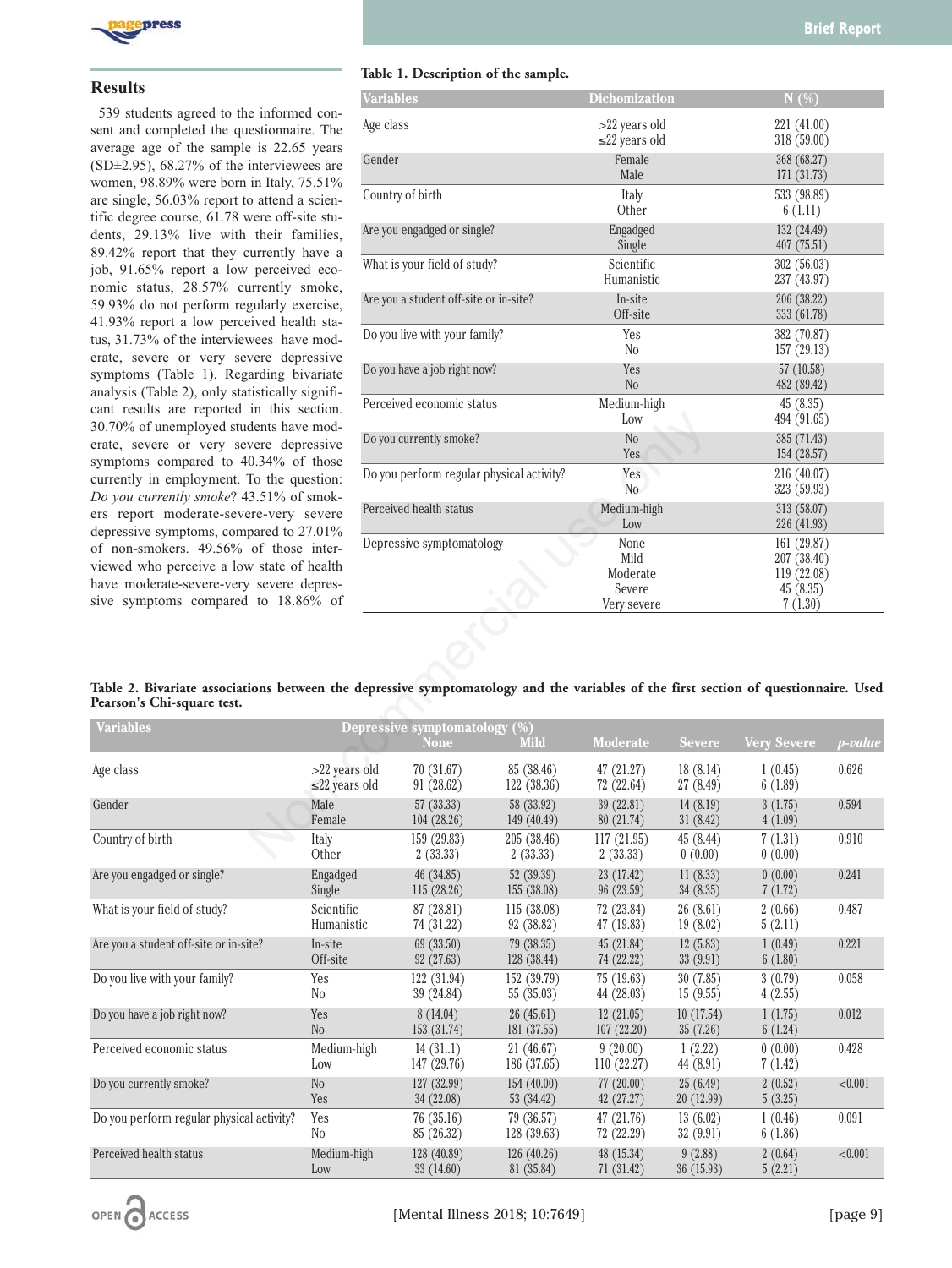those who perceive a medium-high state of health. Table 3 shows the adjusted Odds Ratio (aOR), considering as a dependent variable*: Depressive symptomatology moderate-severe-very severe*, the statistically significant independent variables associated are *I don't live with my family* (aOR 1.63, 95% CI 1.01-2.63, P=0.043), *I currently smoke* (aOR 1.55, 95% CI 1.01-2.39, P=0.048) e *Low perceived health status* (aOR 4.14, 95% CI 2.73-6.28, P<0.001); each independent variable is adjusted for all the other independent variables in Table 3.

#### **Discussions and Conclusions**

Similarly to what has already emerged in the literature from a study carried out at the University of Palermo, about 32% of students have moderate, severe and very severe depressive symptoms.8 There were no statistically significant differences related to gender and field of study regarding the severity of depressive symptomatology. The results of the study regarding the prevalence of severe symptomatology show values that can be overlapped by European Countries.9

those who perceive a low state of health are assigned to reference categories with greater risk for the onset of depressive symptoms. This result is reflected in the fact that those who perceive a low state of health are subjected to stress that can lead over time to the development of depressive symptoms. Smoking is shown to be a factor that increases the likelihood of developing depressive symptomatology;10 in our study smokers are more likely to have moderate, severe or very severe symptoms than those who do not smoke (Table 3). Finally, it emerges that not living with one's own family increases the risk of incurring depressive symptoms, In fact, a subject isolated from his affections become easily vulnerable to lack of help that contributes to minimizing the onset of symptoms.

The study has limitations: it is a cross-sectional study, several independent variables could not be evaluated for the cause and effect associations; the questionnaire included only a limited number of questions and probably some factors that could be associated with depressive symptomatology were not taken into consideration; moreover, being addressed to students of a single University campus, it does not allow to generalize the results to other Universities of



the Regional or National territory despite the large number of the sample being relevant compared to other cognitive surveys on the treated topics present in the literature.<sup>11</sup>

It is therefore essential that prevention interventions are an integral part of coherent local, Regional and National strategies based on evidence of agreed effectiveness, in this context fits the activity of the University Medical Outpatient Department (*Ambulatorio Medico Universitario* in Italian), born from an initiative of the University of Palermo in partnership with the University Polyclinic Hospital *Paolo Giaccone* of Palermo, which offers a multidisciplinary outpatient medical assistance service to University students including psychological and psychiatric counseling. Mental health promotion campaigns for the assessment of the appearance of depressive symptomatology with periodic and timely surveys through dedicated surveys, organization of seminars on youth issues for students and active support from physicians and psychologists present in the University structures could be the measures to be taken adopt in consideration of the results achieved in our study.

|                        |  | Table 3. Multivariable logistic regression. Adjusted Odds Ratio are presented. Each independent variable is adjusted for all the other |
|------------------------|--|----------------------------------------------------------------------------------------------------------------------------------------|
| independent variables. |  |                                                                                                                                        |

| University of Palermo, about 32% of stu-<br>dents have moderate, severe and very<br>severe depressive symptoms. <sup>8</sup> There were<br>no statistically significant differences relat-<br>ed to gender and field of study regarding the<br>severity of depressive symptomatology. The<br>results of the study regarding the prevalence<br>of severe symptomatology show values that<br>can be overlapped by European Countries. <sup>9</sup><br>The multivariable analysis shows that |                                      | tional study, several independent variables<br>could not be evaluated for the cause and<br>effect associations; the questionnaire<br>included only a limited number of questions<br>and probably some factors that could be<br>associated with depressive symptomatology<br>were not taken into consideration; more-<br>over, being addressed to students of a single<br>University campus, it does not allow to gen-<br>eralize the results to other Universities of | Mental health promotion campaigns for the<br>assessment of the appearance of depressive<br>symptomatology with periodic and timely<br>surveys through dedicated surveys, organi-<br>zation of seminars on youth issues for stu-<br>dents and active support from physicians<br>and psychologists present in the University<br>structures could be the measures to be taken<br>adopt in consideration of the results<br>achieved in our study. |  |
|-------------------------------------------------------------------------------------------------------------------------------------------------------------------------------------------------------------------------------------------------------------------------------------------------------------------------------------------------------------------------------------------------------------------------------------------------------------------------------------------|--------------------------------------|-----------------------------------------------------------------------------------------------------------------------------------------------------------------------------------------------------------------------------------------------------------------------------------------------------------------------------------------------------------------------------------------------------------------------------------------------------------------------|-----------------------------------------------------------------------------------------------------------------------------------------------------------------------------------------------------------------------------------------------------------------------------------------------------------------------------------------------------------------------------------------------------------------------------------------------|--|
| independent variables.                                                                                                                                                                                                                                                                                                                                                                                                                                                                    |                                      | Table 3. Multivariable logistic regression. Adjusted Odds Ratio are presented. Each independent variable is adjusted for all the other                                                                                                                                                                                                                                                                                                                                |                                                                                                                                                                                                                                                                                                                                                                                                                                               |  |
| <b>Indipendent Variables</b>                                                                                                                                                                                                                                                                                                                                                                                                                                                              |                                      | Depressive symptomatology (moderate-severe-very severe)                                                                                                                                                                                                                                                                                                                                                                                                               |                                                                                                                                                                                                                                                                                                                                                                                                                                               |  |
|                                                                                                                                                                                                                                                                                                                                                                                                                                                                                           |                                      | aOR (95% CI)                                                                                                                                                                                                                                                                                                                                                                                                                                                          | p-value                                                                                                                                                                                                                                                                                                                                                                                                                                       |  |
| Age class                                                                                                                                                                                                                                                                                                                                                                                                                                                                                 | >22 years old<br>$\leq$ 22 years old | 1<br>$1.21(0.81-1.83)$                                                                                                                                                                                                                                                                                                                                                                                                                                                | 0.357                                                                                                                                                                                                                                                                                                                                                                                                                                         |  |
| Gender                                                                                                                                                                                                                                                                                                                                                                                                                                                                                    | Male<br>Female                       | 1<br>$0.98(0.63-1.52)$                                                                                                                                                                                                                                                                                                                                                                                                                                                | 0.926                                                                                                                                                                                                                                                                                                                                                                                                                                         |  |
| Country of birth                                                                                                                                                                                                                                                                                                                                                                                                                                                                          | Italy<br>Other                       | 1<br>$0.70(0.11-4.44)$                                                                                                                                                                                                                                                                                                                                                                                                                                                | 0.702                                                                                                                                                                                                                                                                                                                                                                                                                                         |  |
| Are you engadged or single?                                                                                                                                                                                                                                                                                                                                                                                                                                                               | Engadged<br>Single                   | $\mathbf{1}$<br>$1.35(0.83 - 2.20)$                                                                                                                                                                                                                                                                                                                                                                                                                                   | 0.229                                                                                                                                                                                                                                                                                                                                                                                                                                         |  |
| What is your field of study?                                                                                                                                                                                                                                                                                                                                                                                                                                                              | Scientific<br>Humanistic             | $\mathbf{1}$<br>$0.74$ $(0.48-1.13)$                                                                                                                                                                                                                                                                                                                                                                                                                                  | 0.163                                                                                                                                                                                                                                                                                                                                                                                                                                         |  |
| Are you a student off-site or in-site?                                                                                                                                                                                                                                                                                                                                                                                                                                                    | In-site<br>Off-site                  | $\mathbf{1}$<br>$0.89(0.56-1.41)$                                                                                                                                                                                                                                                                                                                                                                                                                                     | 0.626                                                                                                                                                                                                                                                                                                                                                                                                                                         |  |
| Do you live with your family?                                                                                                                                                                                                                                                                                                                                                                                                                                                             | Yes<br>No                            | 1<br>$1.63(1.01-2.63)$                                                                                                                                                                                                                                                                                                                                                                                                                                                | 0.043                                                                                                                                                                                                                                                                                                                                                                                                                                         |  |
| Do you have a job right now?                                                                                                                                                                                                                                                                                                                                                                                                                                                              | Yes<br>N <sub>o</sub>                | $0.62$ $(0.33-1.15)$                                                                                                                                                                                                                                                                                                                                                                                                                                                  | 0.128                                                                                                                                                                                                                                                                                                                                                                                                                                         |  |
| Perceived economic status                                                                                                                                                                                                                                                                                                                                                                                                                                                                 | Medium-high<br>Low                   | 1<br>$1.55(0.71-3.40)$                                                                                                                                                                                                                                                                                                                                                                                                                                                | 0.269                                                                                                                                                                                                                                                                                                                                                                                                                                         |  |
| Do you currently smoke?                                                                                                                                                                                                                                                                                                                                                                                                                                                                   | N <sub>o</sub><br>Yes                | $1.55(1.01-2.39)$                                                                                                                                                                                                                                                                                                                                                                                                                                                     | 0.048                                                                                                                                                                                                                                                                                                                                                                                                                                         |  |
| Do you perform regular physical activity?                                                                                                                                                                                                                                                                                                                                                                                                                                                 | Yes<br>No                            | 1<br>$0.90(0.59-1.38)$                                                                                                                                                                                                                                                                                                                                                                                                                                                | 0.628                                                                                                                                                                                                                                                                                                                                                                                                                                         |  |
| Perceived health status                                                                                                                                                                                                                                                                                                                                                                                                                                                                   | Medium-high<br>Low                   | $4.14(2.73-6.28)$                                                                                                                                                                                                                                                                                                                                                                                                                                                     | < 0.001                                                                                                                                                                                                                                                                                                                                                                                                                                       |  |